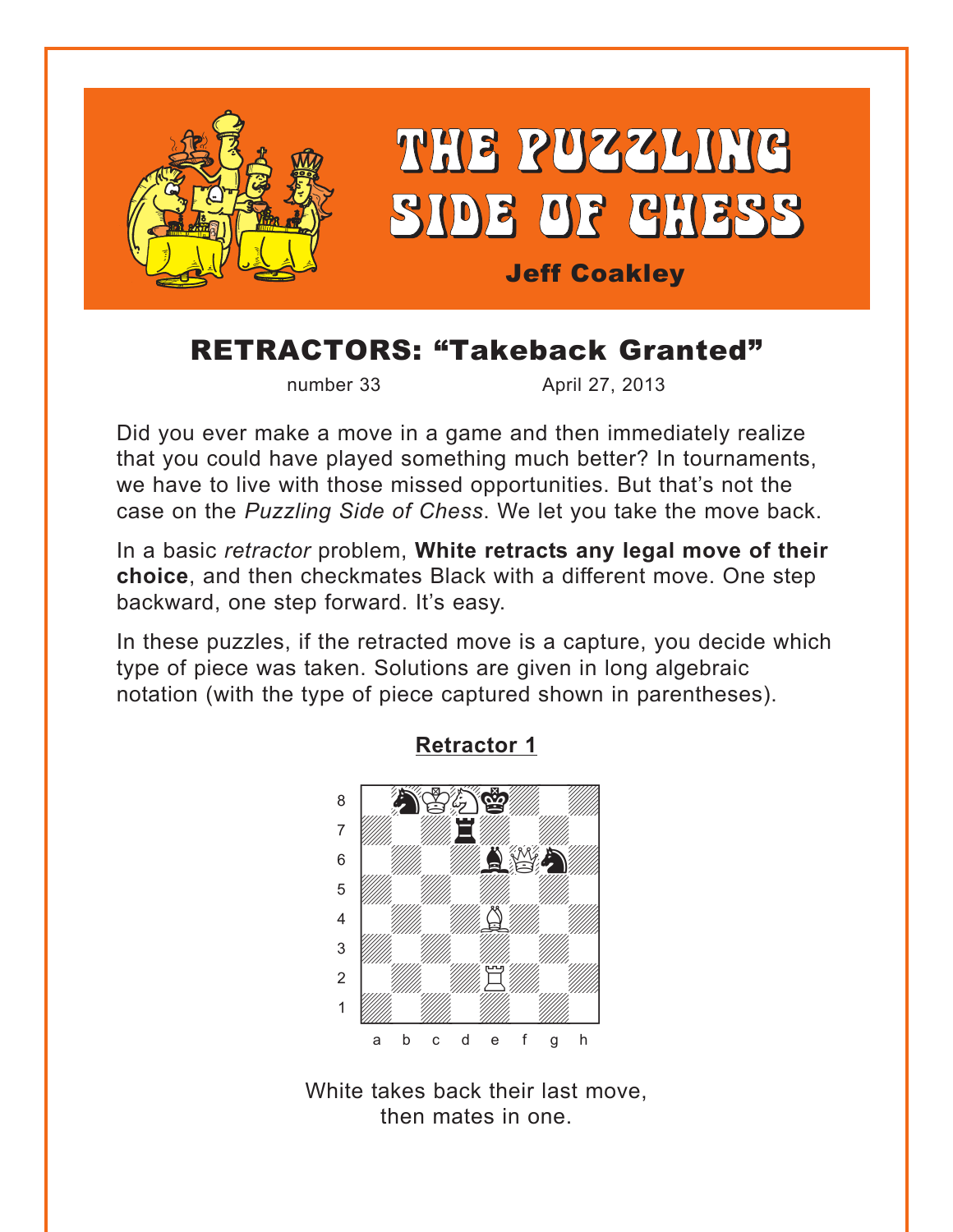<span id="page-1-0"></span>

The retracted move in the previous puzzle was not a capture. In effect, White made two forward moves in a row. The problem was essentially a *series-mate in 2* (double whammy). However, most retractors cannot be solved in this way. The retraction usually involves more than the simple move of a piece.

For more information on *double whammies*, see column 28.



**[Retractor 2](#page-7-0)**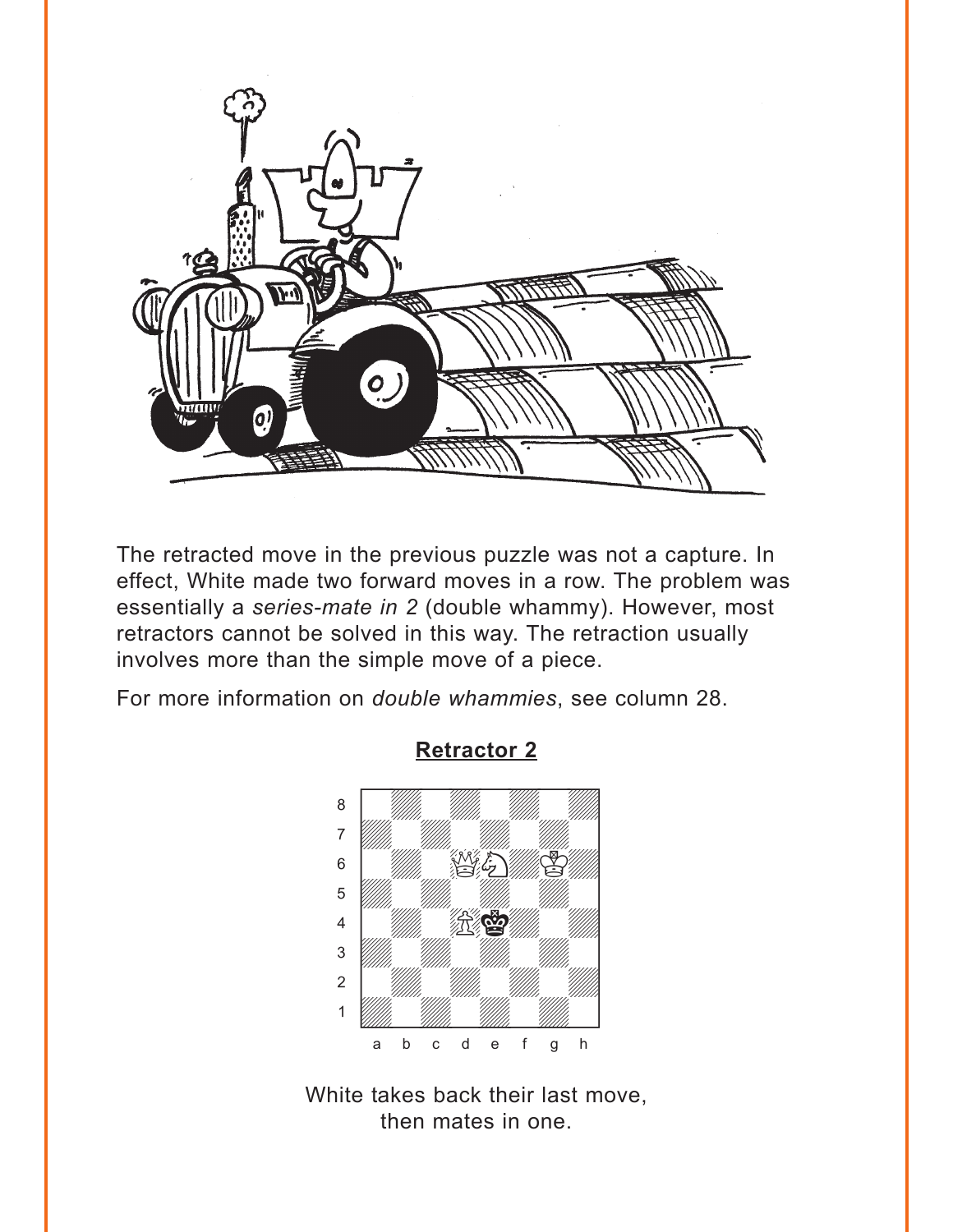<span id="page-2-0"></span>

White takes back their last move, then mates in one.

To the best of my knowledge, retractors were invented by Sam Loyd (1841-1911), the famous American chess composer known as "The Puzzle King". The following problem was probably the first puzzle of this type. It was accompanied by a story about a Persian prince who requested a takeback from his tutor. Shocked that his pupil would suggest violating the laws of chess, the old man "sternly refused". And the young prince went running to his mother's arms!?



### **Retractor 4**

White takes back their last move, then mates in one.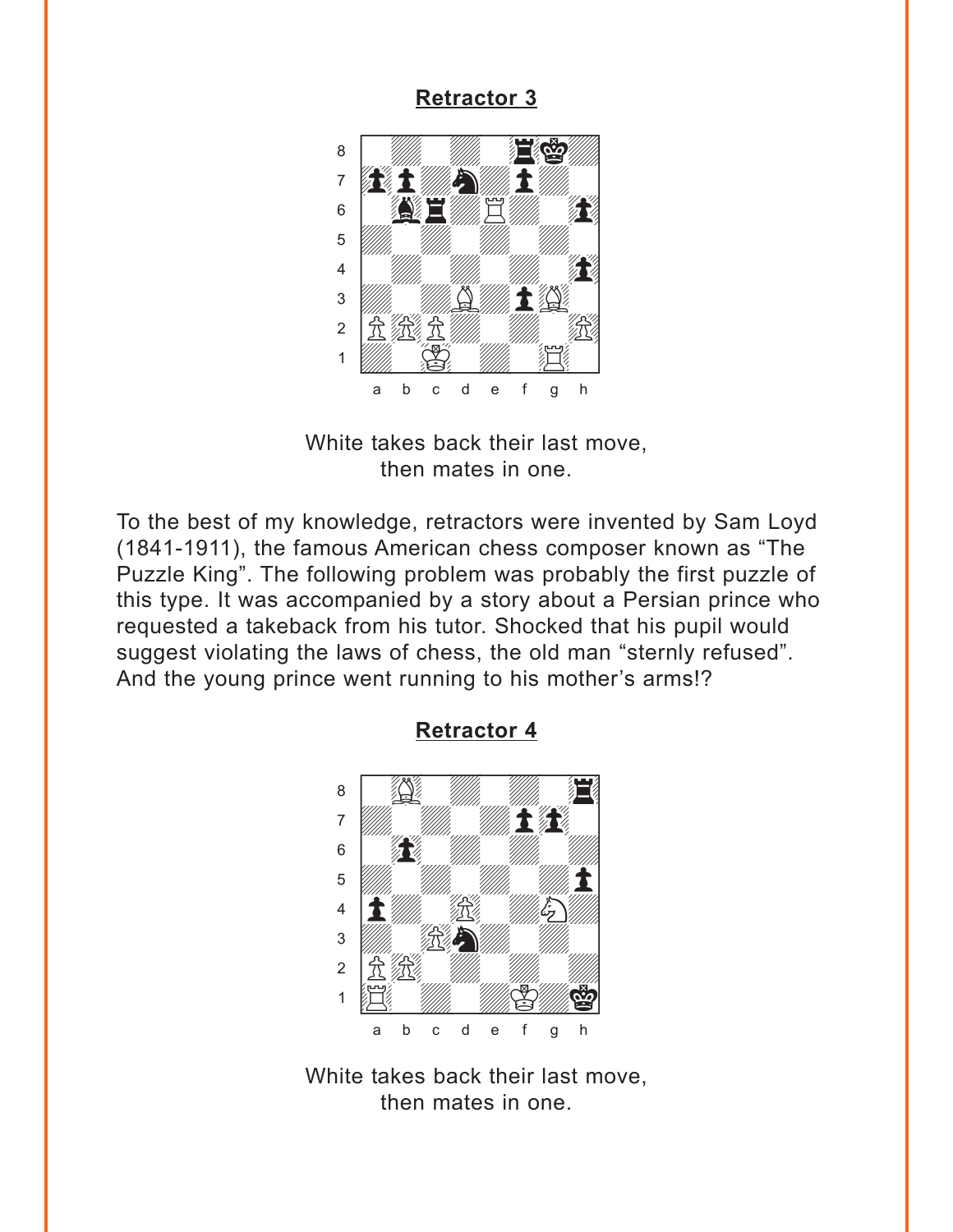<span id="page-3-0"></span>

White takes back their last move, then mates in one.

Well done. You've plowed halfway through a ten puzzle field, but the terrain ahead is rougher. Time for a short break and a public service announcement.

ChessCafe.com is sponsoring a composition contest where you can win prizes by making up your own problems. Click here for all the details of the *Chess Cafe Puzzlers Cup*. Our operators are standing by. [*Well, they were standing by in 2013. Sorry, the link no longer works.*]

In the next diagram, the black king is in check. The retracted move must get rid of that check. Otherwise the position would be illegal. *It cannot be White's turn if Black is in check*.



## **[Retractor 6](#page-9-0)**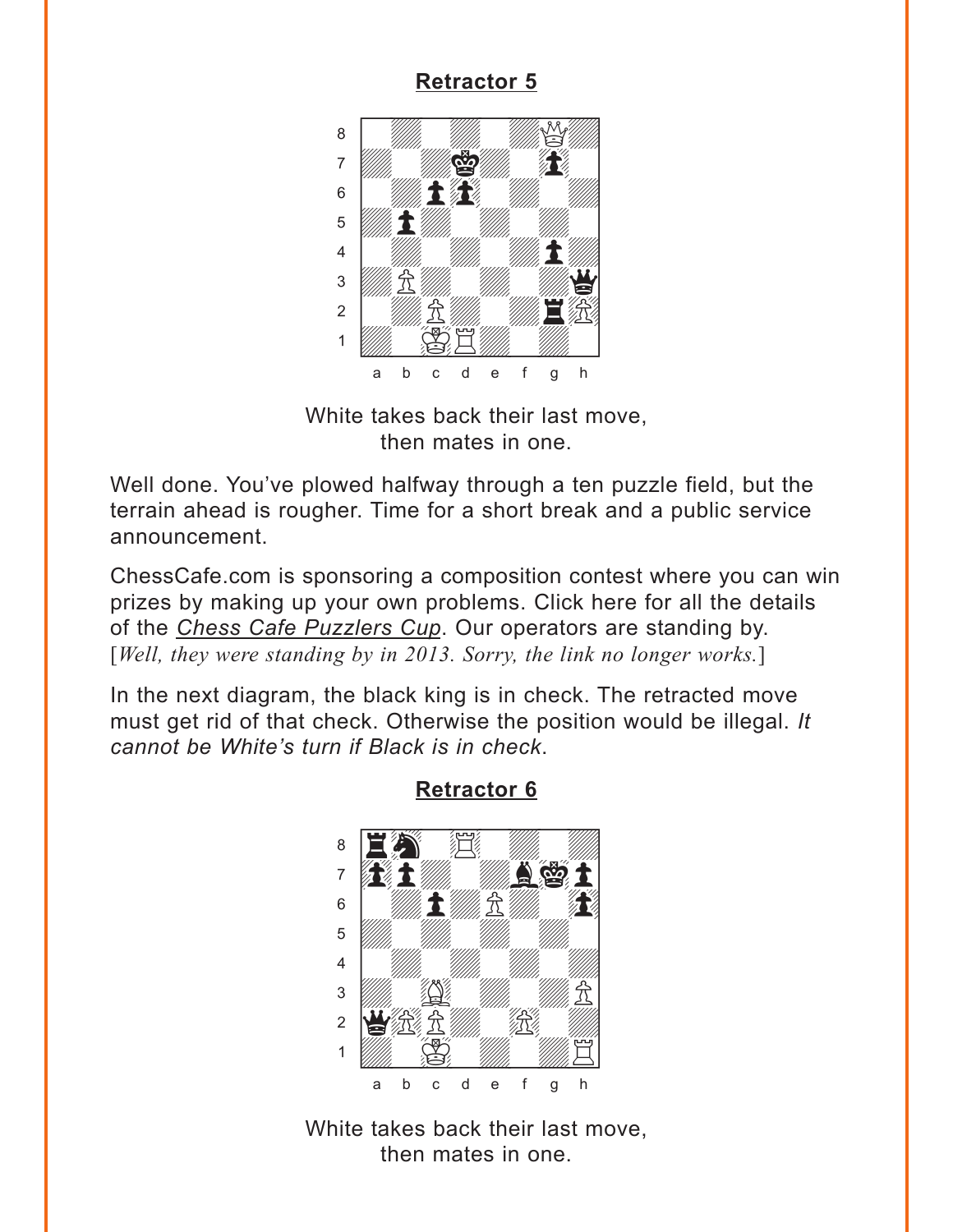<span id="page-4-0"></span>We have now covered all the special cases of retro play in retractor problems: pawn retreats, uncaptures, unpromotions, uncastling, and "unpassants". That's a lot of onions.



**[Retractor 7](#page-10-0)**

White takes back their last move, then mates in one.

In a retractor, **the position after the retraction** (and before White's forward move) **must be legal.**

Problems 8-10 are quite complicated. A greater depth of *retrograde analysis* is required to decide which retractions are allowed. For more on retro thinking, see column 30.



## **[Retractor 8](#page-12-0)**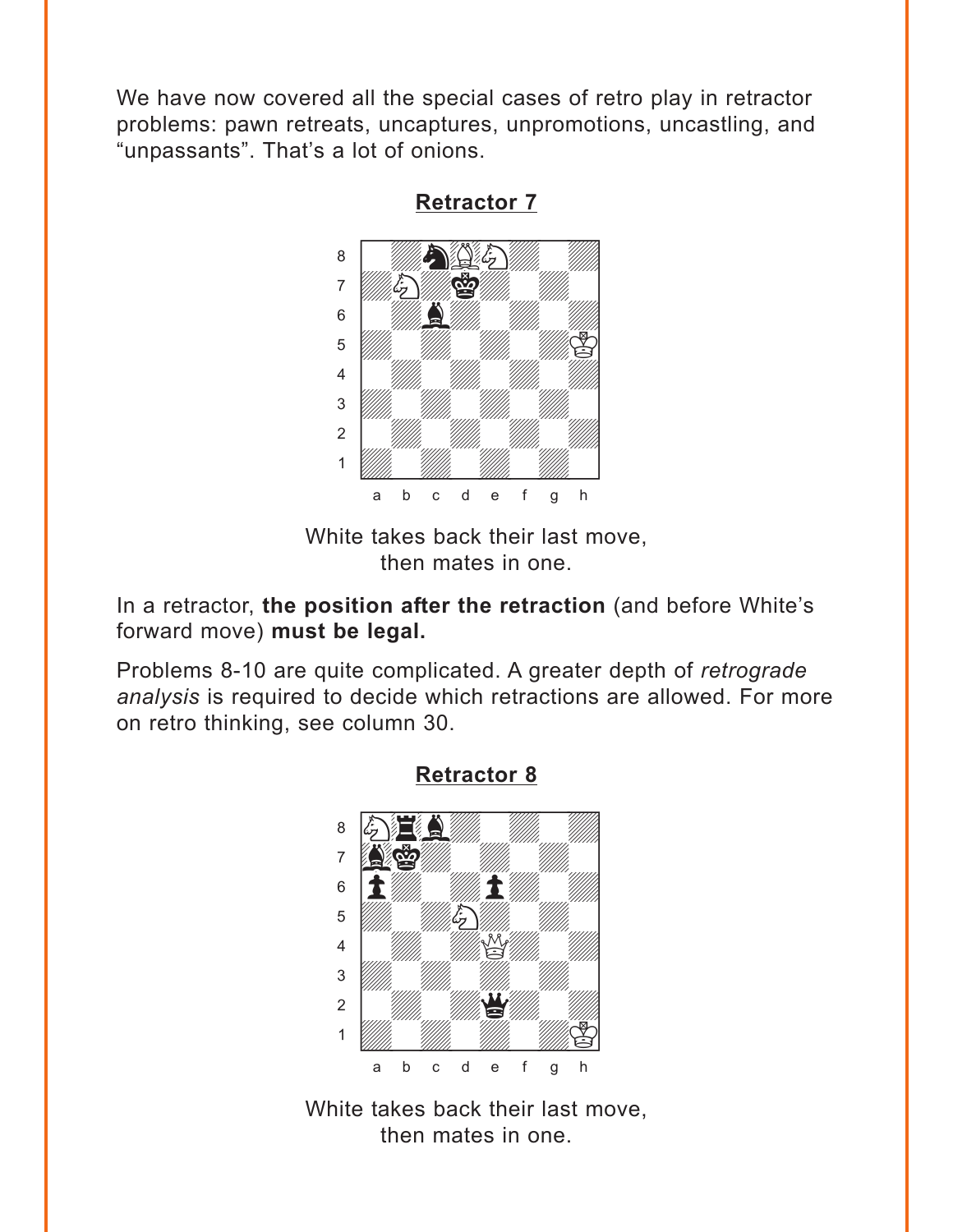<span id="page-5-0"></span>The next puzzle is by the great retro pioneer, Karl Fabel (1905-1975). Be careful. The obvious answer may not be correct.



**[Retractor 9](#page-13-0)**

White takes back their last move, then mates in one.

Our final position belongs in a book called *Alternative Strategy in Modern Openings*.



**[Retractor 10](#page-14-0)**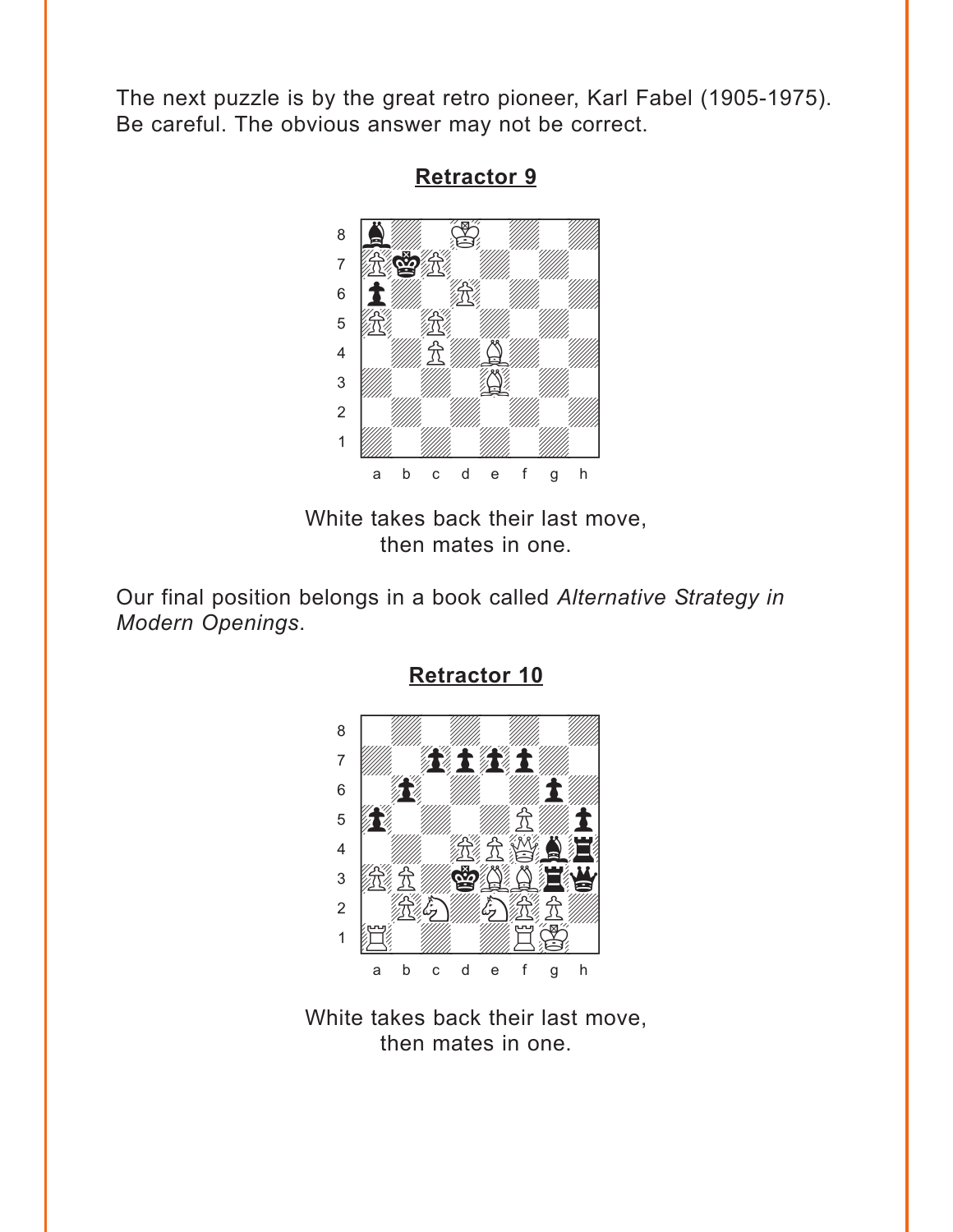# <span id="page-6-0"></span>**SOLUTIONS**

Retractors 1, 2, 3, 5, 6, 7 by J. Coakley. Problem 5 is from *Scholar's Mate 114* (2012). The others are *ChessCafe.com* originals (2013).

*PDF hyperlinks*. You can advance to the solution of any puzzle by clicking on the underlined title above the diagram. To return to the puzzle, click on the title above the solution diagram.



**[Retractor 1](#page-0-0)**

-1.Bc6-e4 +1.Qf7#

A move of the white bishop from c6 to e4 is taken back. (In other words, the bishop "unmoves" from e4 to c6.) Then, with the white bishop on c6, White plays queen to f7, mate. The black rook and bishop are both pinned.

A minus sign precedes the "retracted move". A plus sign is shown before the "forward move".

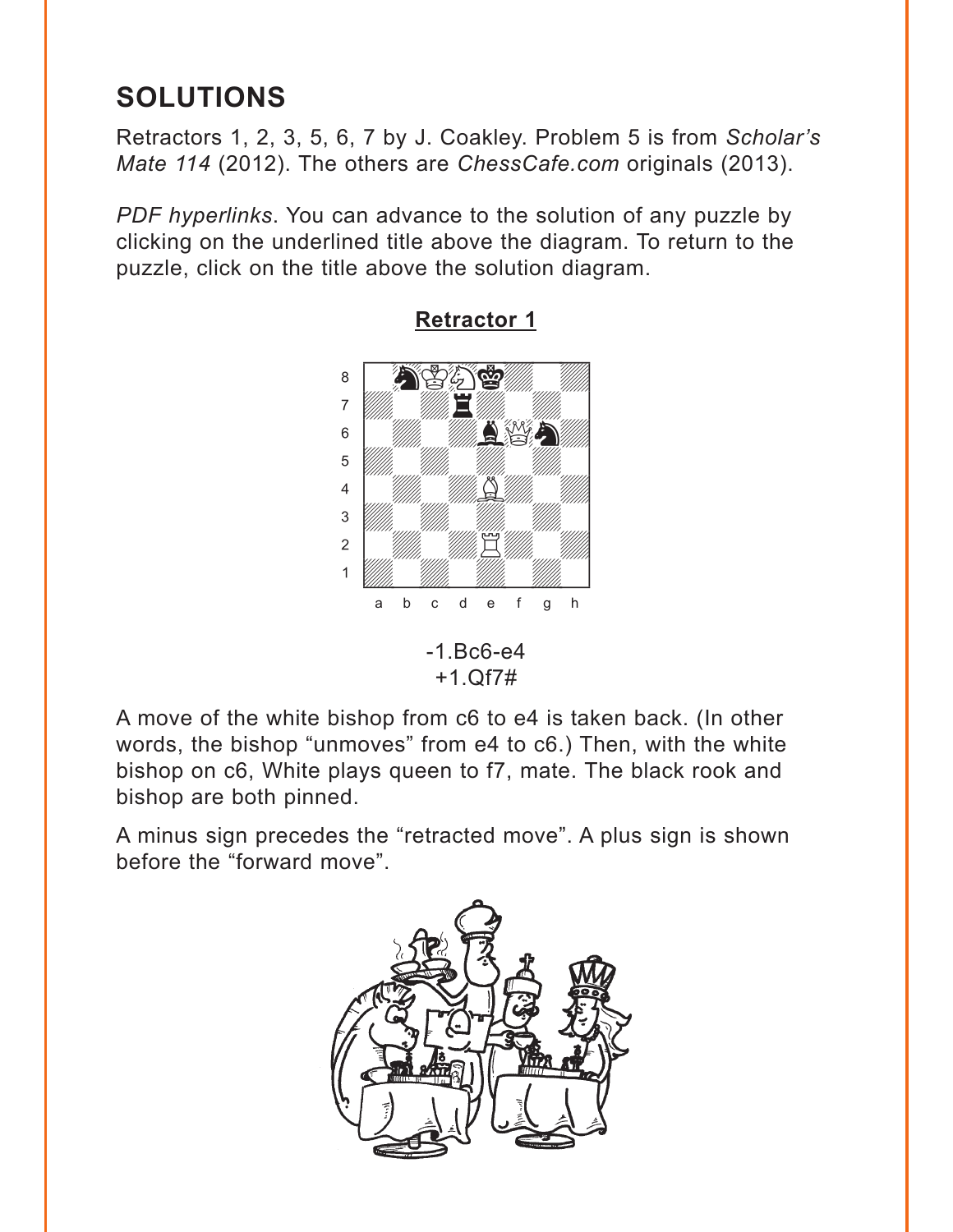#### <span id="page-7-0"></span>8  $\overline{7}$ **AD**  $\bigcircled{S}$  $6\phantom{1}6$ 5 发奋  $\overline{4}$  $\mathfrak{Z}$  $\overline{2}$  $\mathbf{1}$ d e f  $\mathsf{h}$  $\mathsf b$  $\mathbf{C}$  $\mathbf{a}$  $\mathsf{q}$  $-1$ , d2-d4  $+1.$ Ng5#

**Retractor 2** 

A simple problem which cannot be solved as a series-mate in 2 because a pawn cannot move backwards in normal play.

The pawn "retreats" to d2 where it guards the e3 square, and doesn't block the queen's control of d3.



The rook returns to e3 to obstruct the bishop on b6. The rook also "uncaptures" a black pawn on e6, indicated by (p). Uncapturing a queen, rook, bishop, or knight would allow that piece to block the discovered check (1.Be5+) from the rook on g1. If no piece is uncaptured (if the e6 square is left vacant), then the check can be blocked by 1...Rc6-g6.

### **Retractor 3**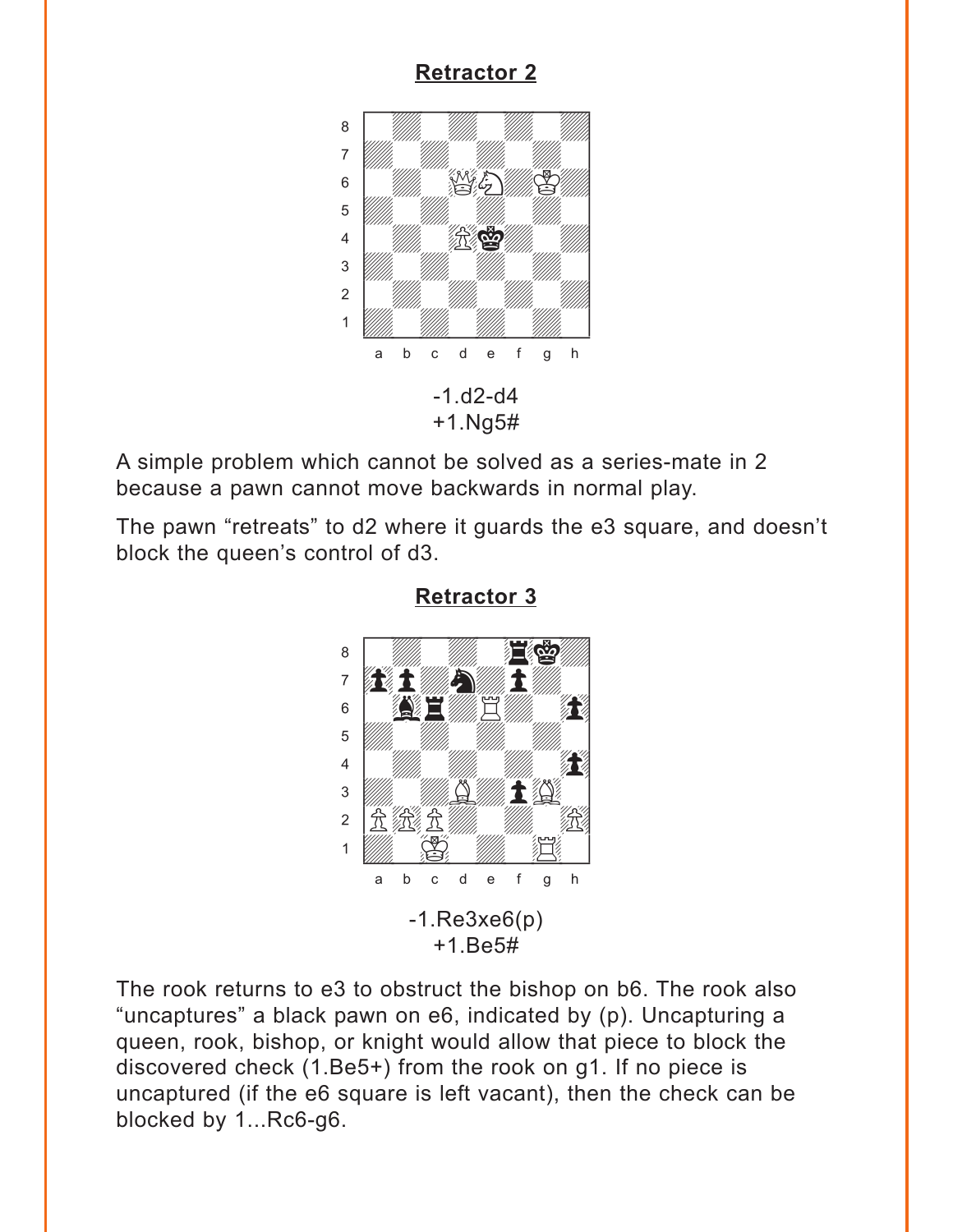<span id="page-8-0"></span>[When retractor 3 was originally published, there was no pawn on h6. This allowed the dual solution -1.Rh $6xe6(p)$  +1.Bf2#.

It was suggested that the second solution actually improves the problem. since in one line the rook blocks the g1-a7 diagonal and the bishop covers h8, and in the other line the roles are reversed. Of course, the stipulation would have to be "find two solutions".]

**Retractor 4** 

Sam Loyd 1860



 $-1.a7xb8(B)=B$ +1.a7-a8=Q# (or  $=$ B#)

The white bishop "unpromotes" into a pawn on a7 by uncapturing a black bishop on b8. The pawn then advances to a8, promoting into a queen (or bishop) for the mate.

The piece uncaptured on b8 had to be a bishop. Other black pieces would prevent an immediate mate.

*Puzzling Sidebar.* The problems in this column are sometimes called "help retractors" because we can choose to uncapture whatever type of piece helps us. There is another class of problems known as "defensive retractors" in which Black is supposed to defend against the mate. In that kind of retractor, the defence decides whether a retracted move is a capture, and if so, what type of piece is captured. The solution must work against all possibilities.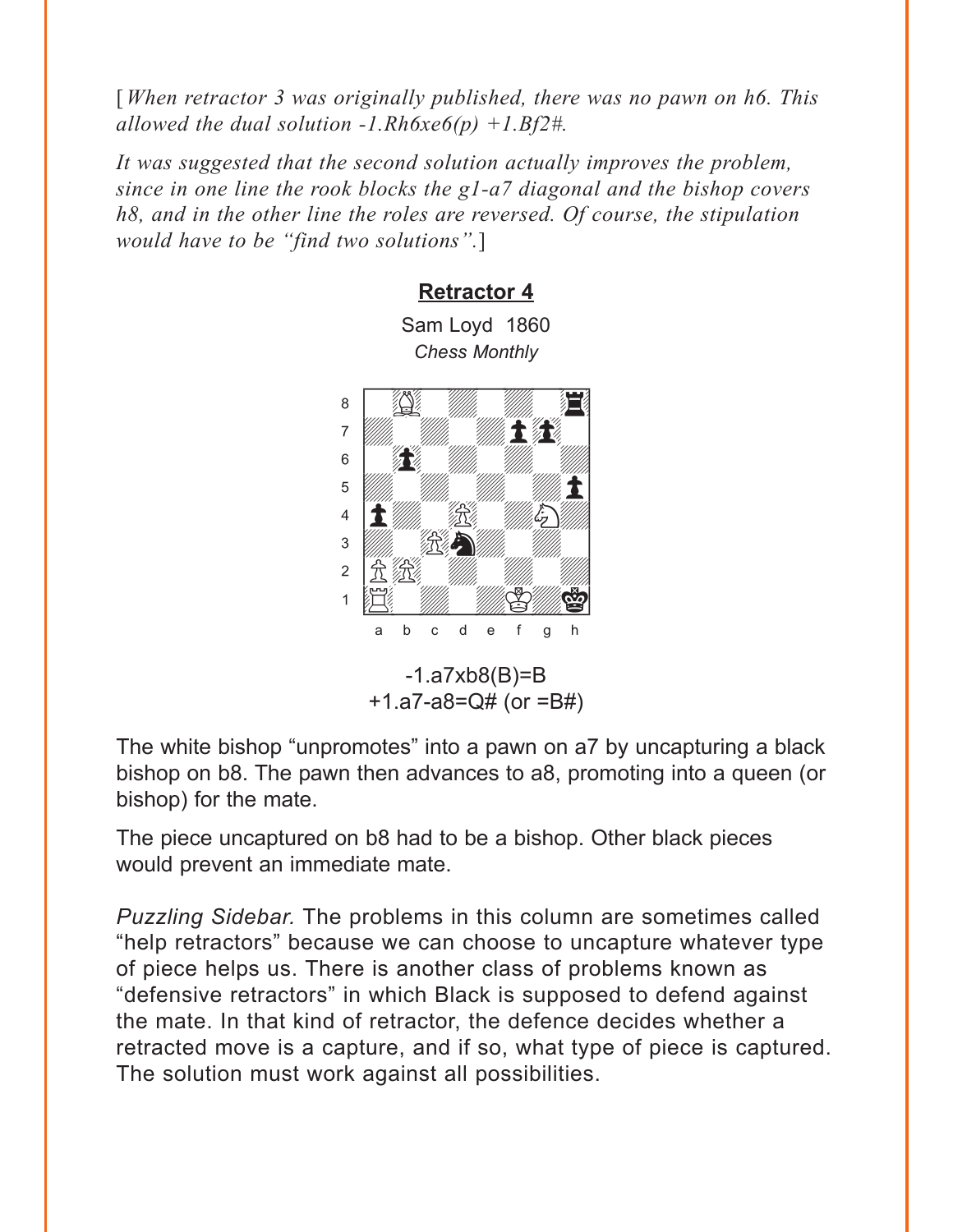<span id="page-9-0"></span>

White "uncastles", returning the rook to the open a-file.

In retractor problems, castling is allowed as a backward or forward move unless it can be proven illegal.



**Retractor 6** 

White "unchecks" the black king by retracting an en passant capture. In the position before the last move, White has a pawn on f5 and Black has a pawn on e5 which just moved from e7.

In retractor problems, the convention concerning en passant captures is different for the backward and forward moves.

continued next page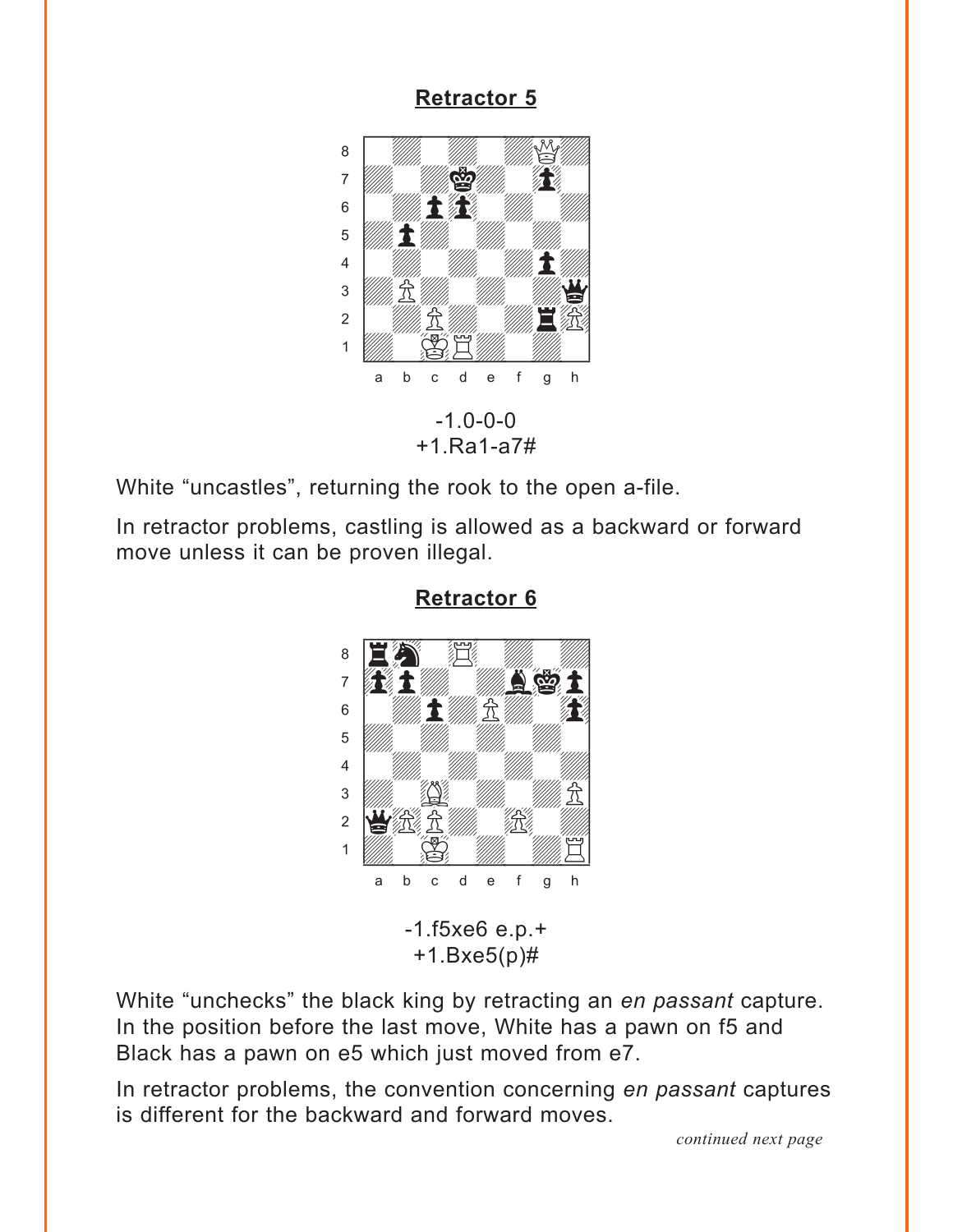<span id="page-10-0"></span>An *en passant* capture is allowed as a retracted move unless it can be proven illegal.

An *en passant* capture is not allowed as a forward move unless it can be proven that it is legal. (Such proof would demonstrate that Black necessarily moved a specific pawn two squares on the previous turn.)



## **[Retractor 7](#page-4-0)**

It's a field day for minor pieces. White unpromotes the knight on e8 by uncapturing a black knight, then promotes again by advancing to f8. The uncaptured black piece must be a knight. A bishop or queen would check the white king. A rook could take on f8.

Two older problems with the same "unknight/reknight" theme are given below.

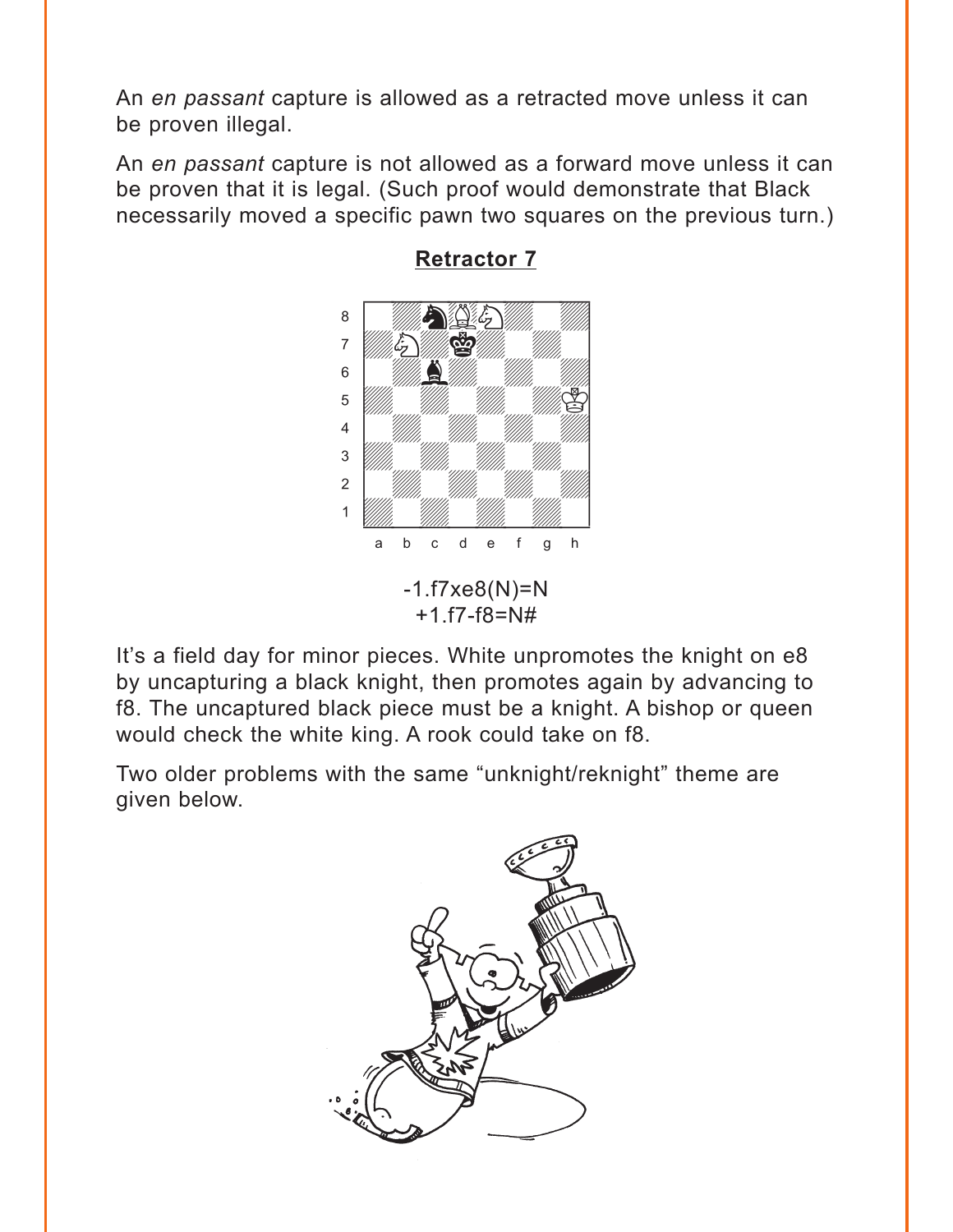Manfred Zucker 1959 *Die Schwalbe*

**Retractor 7b**



-1.f7xe8(N)=N +1.f7-f8=N#

In the diagram, White would like to play Ng7#, but any retraction eliminates that mate.



A classic four knight endgame. The economy of forces in this problem by German composer Günther Weeth is impressive.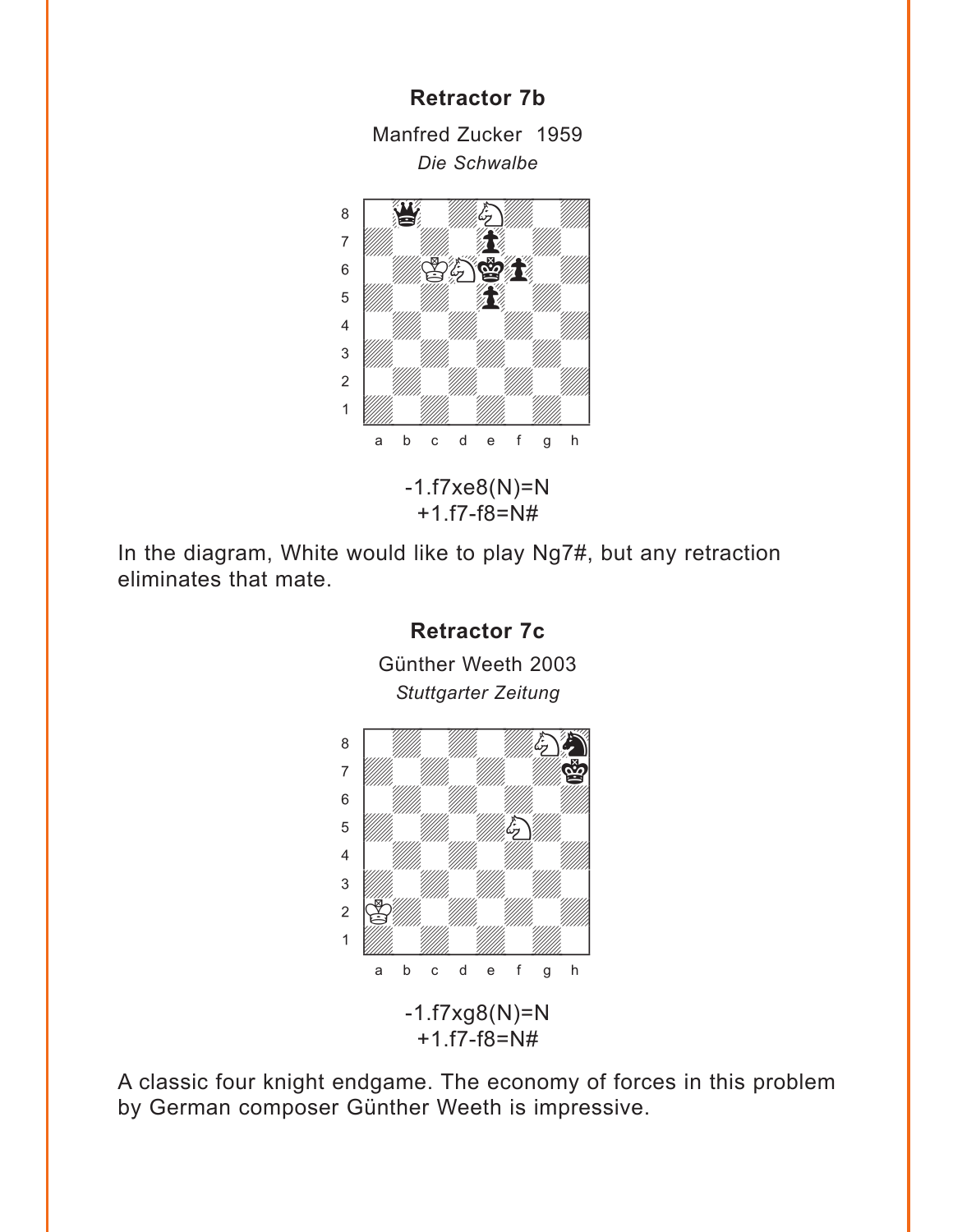<span id="page-12-0"></span>Benjamin Milnes Neill 1882 *Bretano's Monthly*



White uncaptures a knight on h1, and then, with the white king on g1, blocks a check from the bishop at a7 by interposing on e3 with the knight from d5. Mate.

In the diagram position, White wants to play Ne3#, but first they must retract a move which does not undo that mate. The only possibility is with the king from h1 back to g1. However, the white king seems to be in an impossible check on g1 from the black bishop at a7. The bishop had no legal move on the previous turn. It could only go to a7 from along the g1-a7 diagonal, where it would already be giving check. The solution to the mystery is a discovered check by a black knight from f2 which was then captured on h1 by the white king. Black's last move (with K on g1) was ...Nf2-h1+.

Chess master and composer Benjamin Neill (1853-1922) was a Philadelphian.

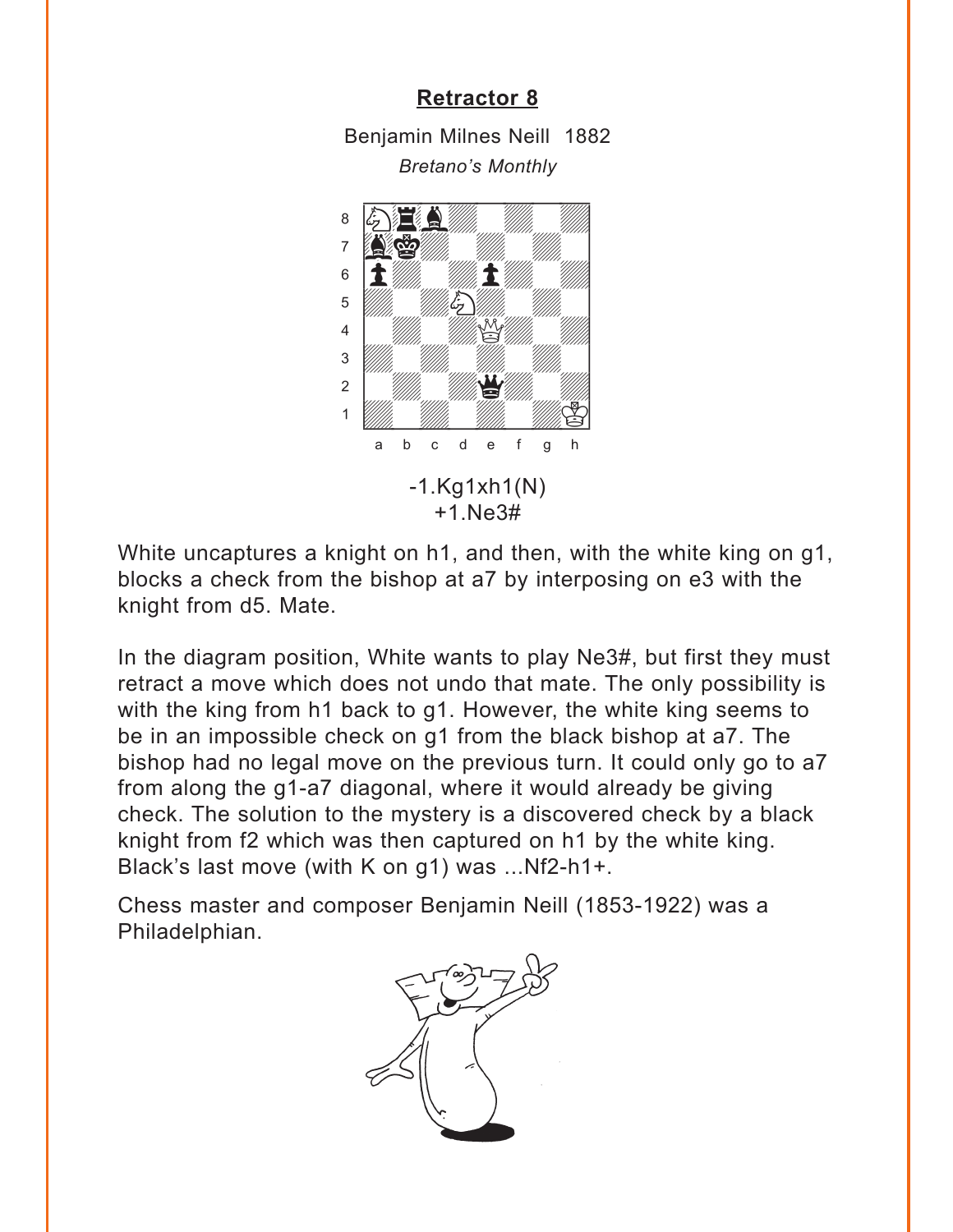Karl Fabel 1956 *Arbejder-Skak Kurioses Schach* (*1960*)

<span id="page-13-0"></span>

One *en passant* capture is replaced by another.

White uncaptures on d6 with a pawn from e5, returning a black pawn to d5. Since an *en passant* capture was taken back, we know that the black d-pawn just moved two squares. (The backward e.p. justifies the forward e.p.) White then mates by an *en passant* capture with the pawn from c5. The bishop on e3 defends a7.

The obvious but incorrect solution is to take back the discovered check -1.d5-d6+ followed by +1.c5-c6#. However, the retraction -1.d5-d6+ results in an illegal position. Black would not have a legal move on the previous turn. The black king could only have moved to b7 from b6, b8, or c6, and he would be in an impossible check on those squares.

This clever deception works because of the black bishop on a8 and the white pawns on a5, a7, c4. If they are removed, we have a simplified version of the puzzle with the same solution, but without the try -1.d5-d6+. See diagram next page.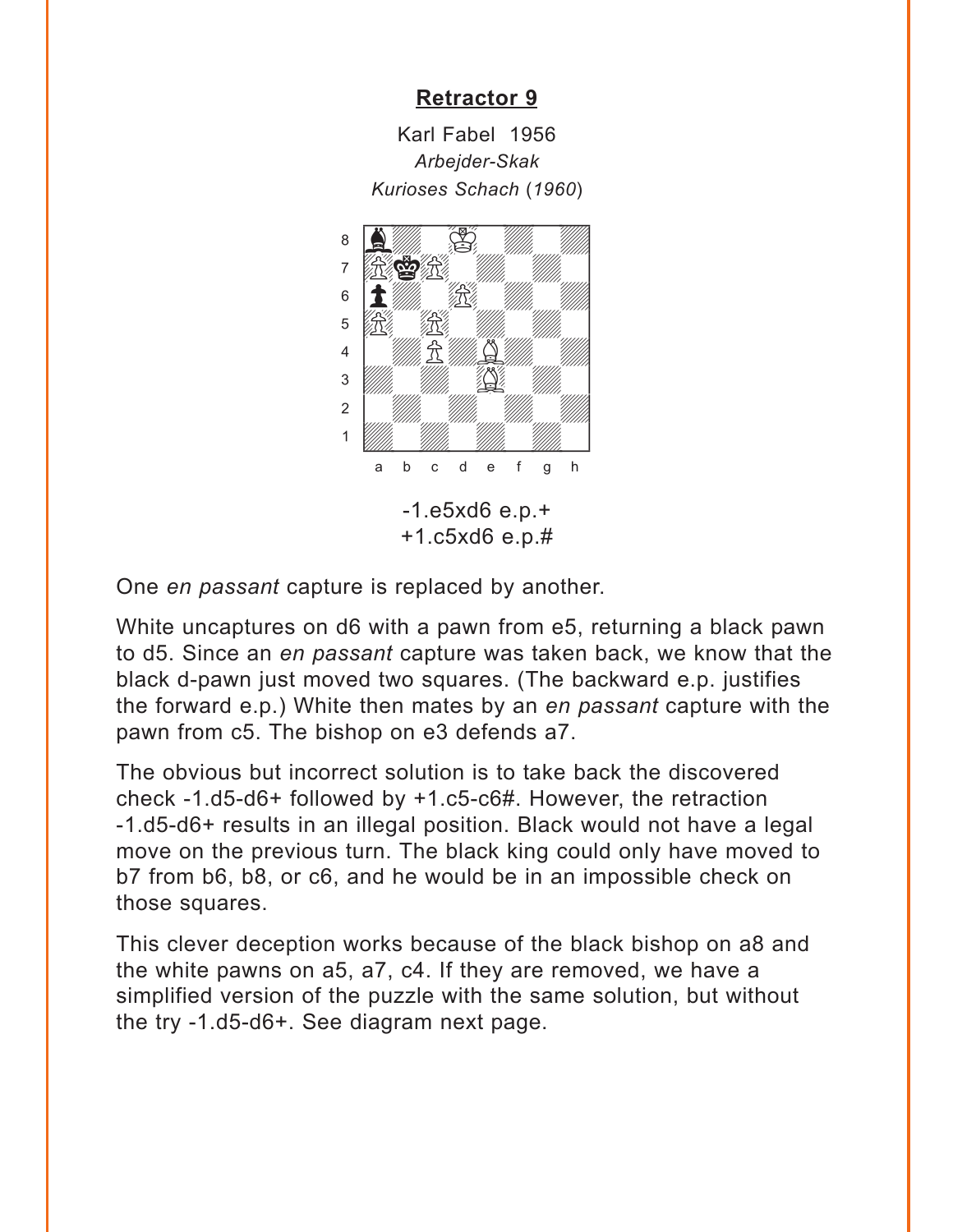## **Retractor 9b**

<span id="page-14-0"></span>J. Coakley 2013 (version of Karl Fabel 1956) ChessCafe.com



 $-1. e5x d6 e.p. +$  $+1.65xd6e.p.#$ 

# **Retractor 10**

Sigmund Steiner 1912 Aachener Anzeiger



 $-1.0 - 0$  $+1.0 - 0 - 0#$ 

White uncastles short, then recastles long!

By uncastling, White gives the black queen a legal move on the previous turn (... Qh2-h3).

continued next page